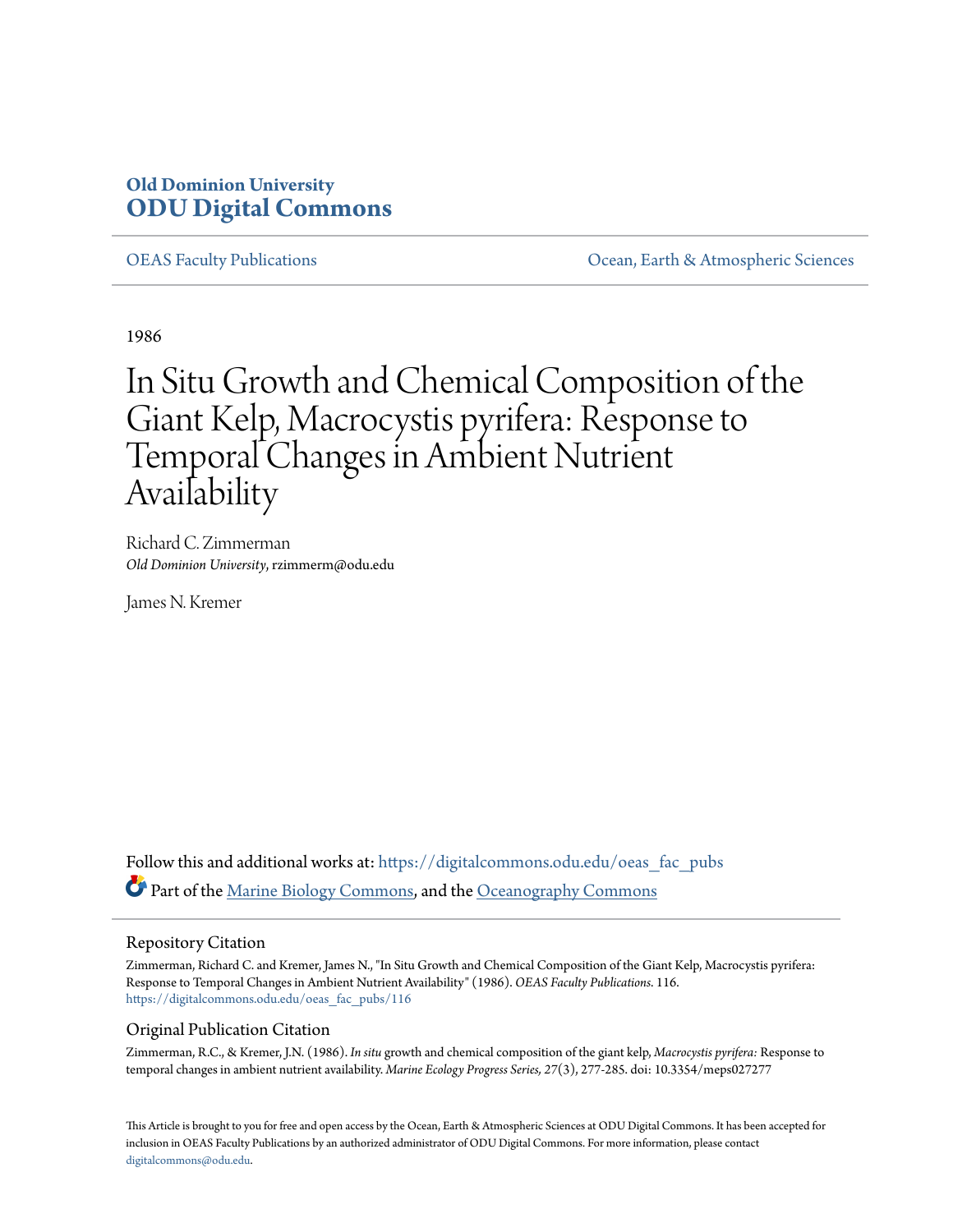## **In situ growth and chemical composition of the giant kelp,** *Macrocystis pyrifera:* **response to temporal changes in ambient nutrient availability**

### **Richard C. Zimmerman** & **James N. Kremer**

Department of Biological Sciences, University of Southern California. Los Angeles. California **90089-0371,** USA

ABSTRACT: Temporal variations in growth of the giant kelp *Macrocystis pyrifera* were examined in relation to ambient nutrient availability and chemical composition of mature blades, the primary site of nutrient and carbohydrate storage in M. *pyrifera.* The effect of nutrient availability on growth was well approximated by a Monod rectangular hyperbola, with growth saturating at ambient nitrate concentrations between 1 and 2 µM. *M. pyrifera* was unable to generate nutrient reserves that would last beyond 30 d. Nitrogen reserves were stored as free amino acids, and generally constituted about 10 % of total tissue nitrogen. Total nitrogen content was never more than 2.5% of dry weight. There was no significant correlation between growth and tissue nitrogen. In contrast, carbohydrate levels were negatively correlated with growth rates, tissue nitrogen content, and ambient nutrient availability. Although concentrations of nitrogen and carbohydrate reserves showed familiar variations described for other kelps, the physical environment in southern California is probably not amenable to M. *pyrifera* making strategic use of these reserves. Nutrient availability appears to be too low to permit accumulation of more than 30 d reserve of nitrogen, and light levels are probably never low enough to make stored carbohydrate reserves necessary for survival.

### **INTRODUCTION**

The giant kelp *Macrocystis pyrifera* is among the fastest growing and most productive of all macrophytes, creating great forests in subtidal rocky habitats in the temperate eastern Pacific. Intermittently, however, it experiences periods of reduced productivity in southern California. This decline usually occurs during the summer and fall, and is especially pronounced during El Nino years (McFarland & Prescott 1959, Jackson 1977, Zimmerman & Kremer 1984, Zimmerman & Robertson 1985). Previously, it has been attributed to high ambient water temperatures, although no detailed mechanisms for this temperature effect have been proposed or examined (Brandt 1923, McFarland & Prescott 1959, Clendenning 1971, North 1971, Lobban 1978). Recent evidence suggests that availability of dissolved nutrients may also play a significant role in regulating productivity of the giant kelp (Jackson 1977, Gerard 1982a, North & Zimmerman 1984, Zimmerman & Kremer 1984, Zimmerman & Robertson 1985).

Predictable seasonal fluctuations in growth rates

have been found in *Laminaria* spp., *Desrnarestia aculeata,* and several subtidal fucoids (Black 1950, Suto 1951, Chapman & Burrows 1971, Lüning 1971, Mann 1972, Luning et al. 1973, Kain 1976, Chapman & Craigie 1977). Generally, growth rates are high in the winter and early spring, and decline during summer. Often these growth patterns are accompanied by changes in nitrogen and carbon content within the plant, as nitrogen and carbohydrate reserves are alternately laid down during times of luxury uptake and production, and utilized at times of increased demand.

Nutrient availability was found to regulate the growth pattern of *Laminaria longicruris* (Chapman & Craigie 1977, 1978). However, the generality of nutrient regulation has not always been supported by other studies. Buggeln (1978) was unable to increase growth rates of *Alaria esculenta* by fertilizing the plants with nitrogen, and *in situ* growth of *L. pallida*  appears to be light limited (Diekmann 1980). There may be endogenous constraints on this cycle as well. L. *hyperborea* and *L. saccharina* are reported to grow slowly during the summer in Helgoland, even though ambient nutrient concentrations and light intensities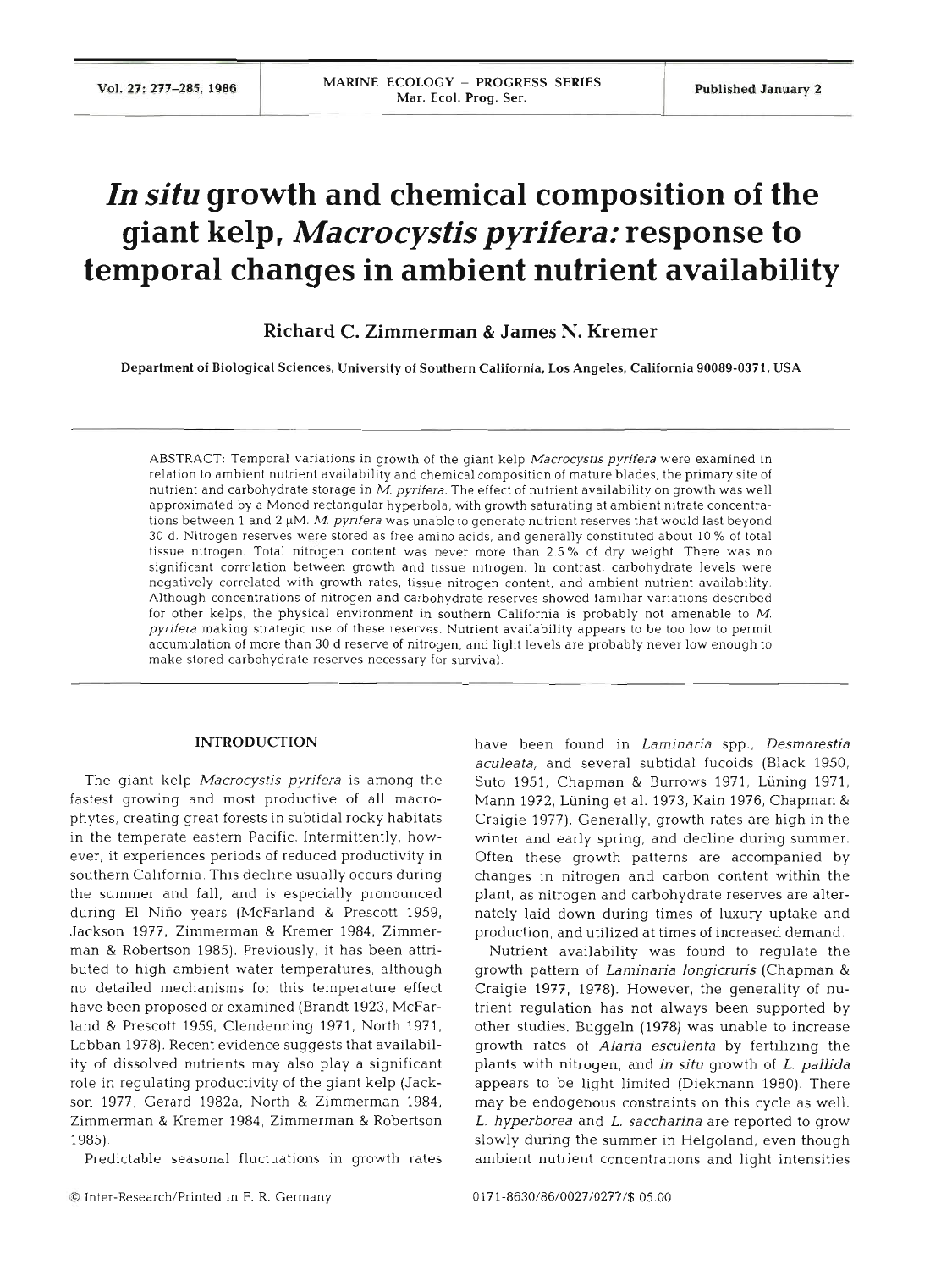appear to be more than adequate (Lüning 1979). Different temporal patterns in **3** populations of L. *longicruris*  exposed to the same nutrient environment indicate some genetic control of this pattern as well (Gagne et al. 1982, Espinoza & Chapman 1984).

In this study, growth rates and chemical composition of *Macrocystis pyrifera* were measured to determine whether their fluctuations were consistent with the temporal pattern of nutrient availability. We also were interested in determining under what conditions M. *pyrifera* would store reserves of nitrogen and carbon, and whether these storages played a significant role in maintaining growth rates during periods of potential resource limitation.

### **MATERIALS AND METHODS**

*Study site.* The study site was located near the Catalina Marine Science Center of the University of Southern California, on the leeward side of Santa Catalina Island (Fig. 1). The kelp forest formed a 50 m wide bed running parallel to the shoreline in this region. Depths ranged from 3 m on the shoreward edge of the kelp forest to more than 15 m on the seaward edge. Longshore currents in the kelp forest were tidally controlled, running eastward on falling tides

and westward on rising tides. Current speeds were frequently fast enough to submerge the canopy. The hydrographic simplicity and reduced influence of anthropogenic inputs and coastal effects made measurement of total system nutrient availability quite tractable, and the relatively oligotrophic nature of the waters surrounding Santa Catalina Island virtually guaranteed significant periods of low nutrient availability (Zimmerman & Kremer 1984).

*Nutrient availability and temperature.* The temporal patterns of nutrient availability and ambient water temperature during the period of this study were analysed in detail by Zimmerman & Kremer (1984). Nitrate concentrations and their associated ambient water temperatures were measured weekly from hydrocast samples using standard analytical techniques (Strickland & Parsons 1972). Sampling bottles were fitted with reversing thermometers for measurement of water temperature *in situ.* Mean monthly nitrate availability in the upper 11 m of the water column was estimated from automatically recorded temperature profiles measured by a thermistor chain located at the seaward edge of the study site (at least 4500 observations mo<sup>-1</sup>) and the temperature-nitrate relation determined from the hydrocast samples.

*Frond elongation.* Estimates of frond elongation were made monthly from November 1980 to December



Fig. 1. Location of study site on Santa Catalina Island, indicated by crosshatched area. Depth contours indicate position of 60 m isobath. T and H **refer** to the location of the thermistor chain and hydrocast station, respectively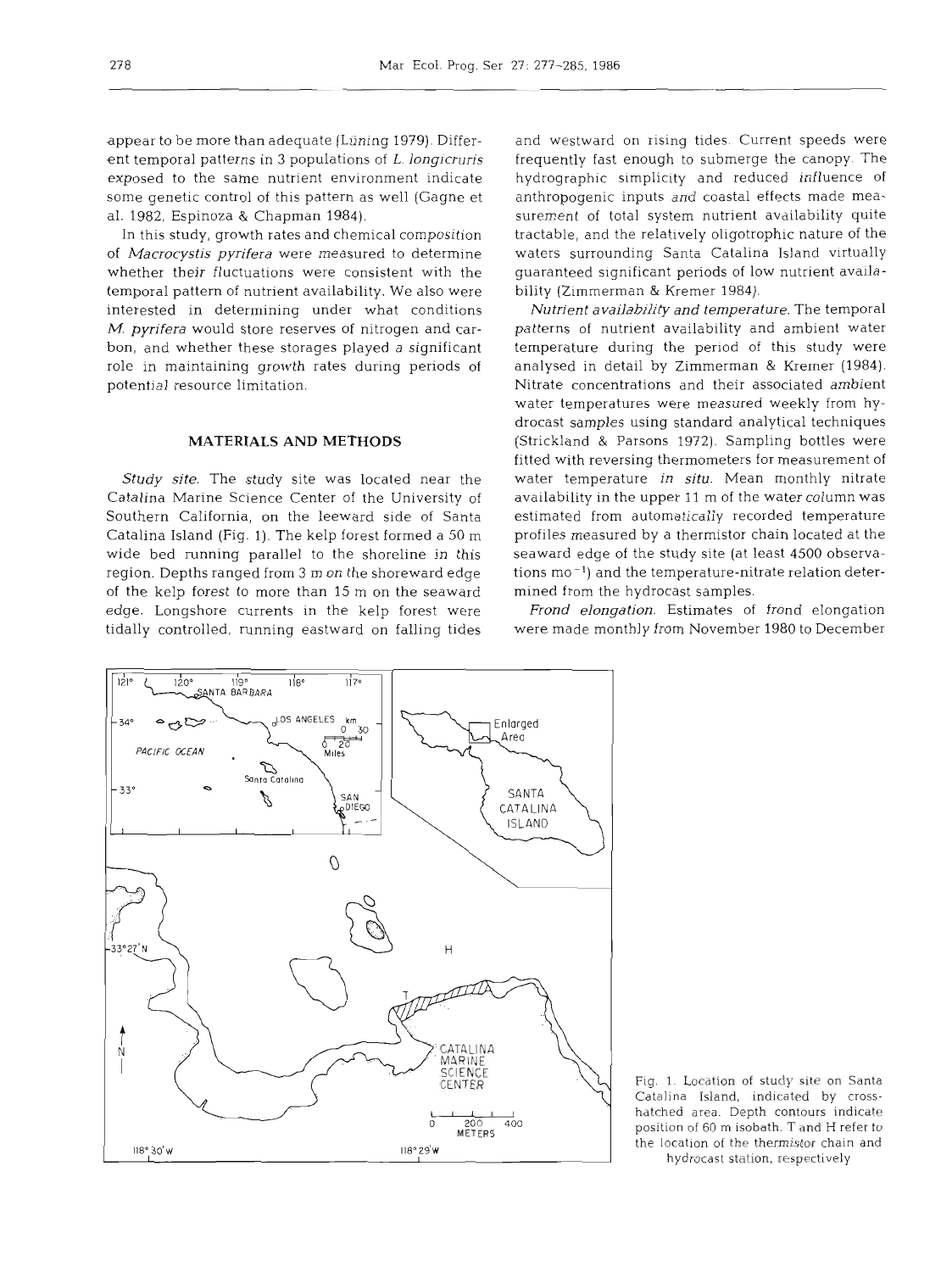1981. Ten plants with at least 20 fronds each were selected at random within the study site. Five subcanopy fronds (between **3** and 7 m long) were tagged on each plant by loosely tying a length of surveyor's flagging tape to each stipe approximately 1 m behind the growing tip once each month All 50 fronds were measured from the growing tip to the pneumatocyst just above the tag. The measurements were repeated 10 to 14 d later and the increase in distance from the tag to the tip of the frond was used as an index of frond elongation.

*Frond initiation.* In addition to frond elongation, *Macrocystis pyrifera* grows by producing new fronds. Frond initiation rates were measured from February 1981 to December 1981 on the same plants used for measuring frond elongation. All fronds on each plant were counted at the beginning of each month. Fronds shorter than l m not already tagged were counted as new fronds and were tagged with surveyor's flagging tape. The frond initiation rate was simply the number of new fronds tagged each month.

*Tissue chemistry.* Analyses of tissue samples for chemical composition were carried out on mature, nonsenescent subcanopy blades collected 3 to 4 m from the apex of canopy fronds. These blades have been shown to have the highest rates of photosynthesis and nitrate uptake, as well as being the principal source of translocated photosynthate and nutrients (Wheeler 1978, Schmitz & Srivastava 1979, Gerard 1982a). One such blade was collected each month from each of the 10 tagged plants for chemical analyses.

Mannitol and amino acids were extracted from 2.5 g of tissue cut from the middle of each blade, 10 cm from the pneumatocyst. Constituents were dissolved by **3**  consecutive extractions in 25 m1 boiling ethanol for 15 min each. Compounds of interest extracted by this procedure included mannitol, free amino acids, and any inorganic nitrogen such as nitrate and ammonium (Chapman & Craigie 1977, 1978). The 3 extracts were combined and diluted to 100 m1 with distilled water. Two m1 of the combined extract were evaporated to dryness at 60 "C and the residue redissolved in 50 m1 of distilled water.

Mannitol concentration of the extract was determined colorimetrically using the periodate-chromotropic acid method of Lambert & Neish (1950) and a standard solution of D-mannitol. Amino acid concentration was determined on the same extract using fluorescamine and a glycine standard (North 1975). Nitrogen content was calculated from the concentration of fluorescamine positive material using a conversion factor of 1.2. This factor was obtained by comparing the reactivity of each amino acid present in the sieve tube sap of *Macrocystis pyrifera,* as listed by Schmitz & Srivastava (1979), with glycine. The result-

ing ratio of combined amino acid reactivity to glycine<br>reactivity was found to be 1. The conversion factor<br>represents the ratio of nitrogen atoms to molecules o<br>fluorescamine positive material, assuming that the<br>relative

*Statistical analyses.* Monod parameters were esti- mated by the Marquardt algorithm, a non-linear, direct-fit method (Bevington 1969), using the residual error variance  $\begin{pmatrix} \sum_{i=1}^{n} & \text{(Observed-Predicted)}^2/(n-1) \end{pmatrix}$  for the goodness-of-fit criterion. Statistical significance of<br>temporal variability was determined for all time series<br>using Model I ANOVA and the Student-Newmann-<br>Keuls (SNK) multiple comparison test (Sokal & Rohl:<br>1969). Dat

# **RESULTS Nutrient availability**

Ambient concentrations of dissolved nitrate were characteristically high during the winter and spring, and generally low (less than 1.0  $\mu$ g-at N l<sup>-1</sup>) during the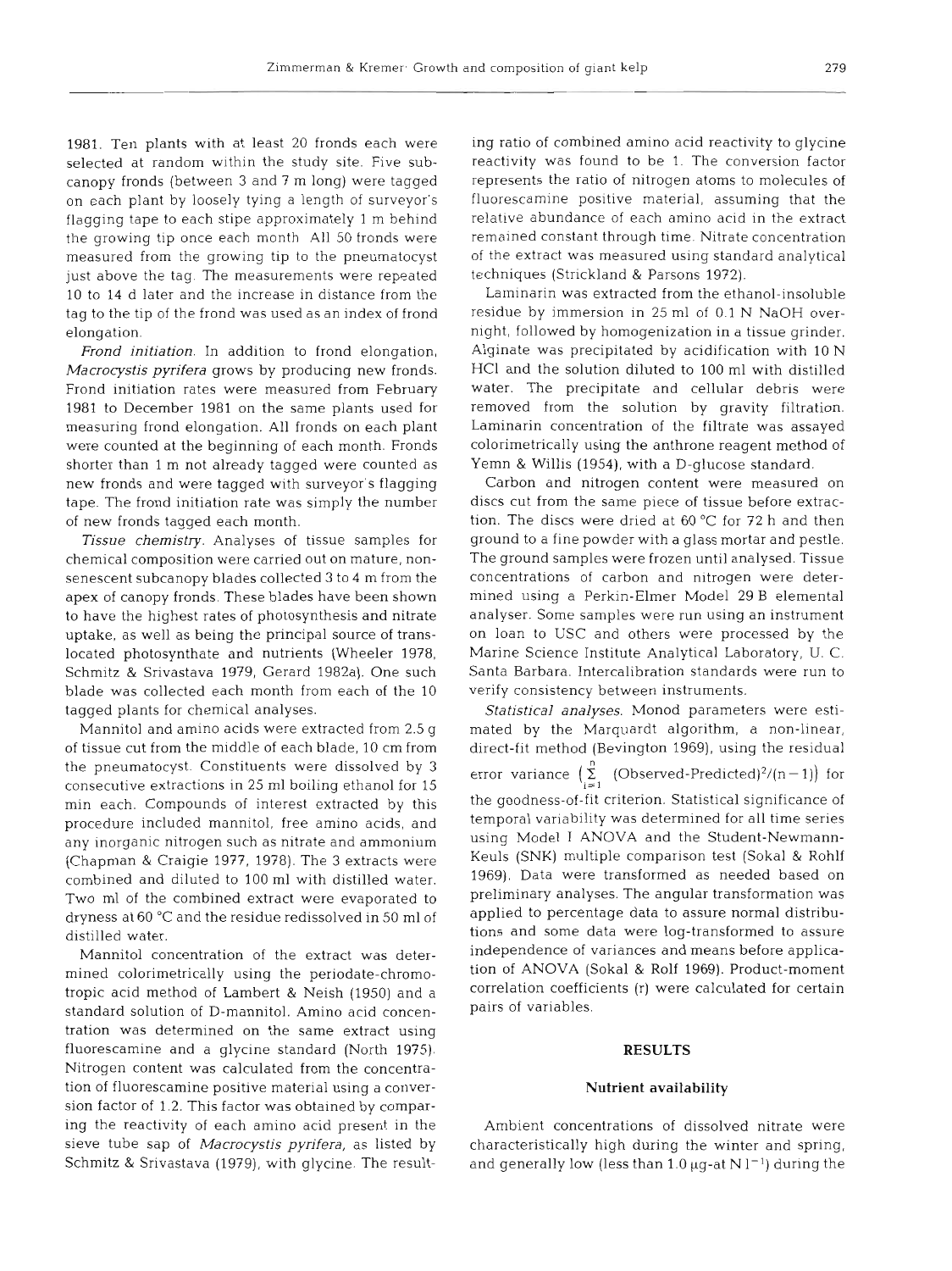

Fig. 2. Estimates of mean monthly nitrate concentrations for water columns of **3** m and 11 m. Estimates were calculated from the temperature-nitrate relation and high frequency temperature profiles described by Zimmerman & Kremer (1984)

summer and fall (Fig. **2).** Nutrient availability increased with depth. During the winter, nitrate availability was controlled by large-scale horizontal advection and storm-induced vertical mixing. During the summer and fall, hydrography was dominated by strong thermal stratification; and nitrate was provided to the kelp zone by periodic vertical excursions of the thermocline. These processes were discussed in detail by Zimmerman & Kremer (1984).

### Frond elongation rates

Growth rates were highest in the winter and spring, and lowest in the summer (Fig. 3). The relation between nitrate availability and growth rates was well



Fig. **3.** Temporal pattern of variability in frond elongation rates. Error bars indicate  $\pm$  1 SE of the mean

approximated by a Monod rectangular hyperbola, although field conditions did not permit measurement of growth rates below the estimated half-saturation constant. The maximum elongation rate  $(V_{max})$  was 14.3 cm  $d^{-1}$ , the half-saturation constant  $(k_s)$  was 0.26  $\mu$ M NO<sub>3</sub>, and the residual variance was 0.72 (Fig. 4).

The relation between temperature and growth (Fig. 5) appears to be a mirror image of Fig. 4 as might be expected from the strong inverse relation between temperature and nitrate (Zimmerman & Kremer 1984). However, while the relation between growth and nu-



Fig. 4. Frond elongation rates plotted as a function of ambient<br>nitrate concentration. Monod parameters were derived using<br>the Marquardt algorithm, a non-linear, direct fit method<br>using a residual variance criterion for g



Fig. 5. Frond elongation plotted as a function of temperature<br>trient availability was explained easily by the Monod<br>model, the relation between temperature and frond<br>elongation did not exhibit a typical physiological<br>temp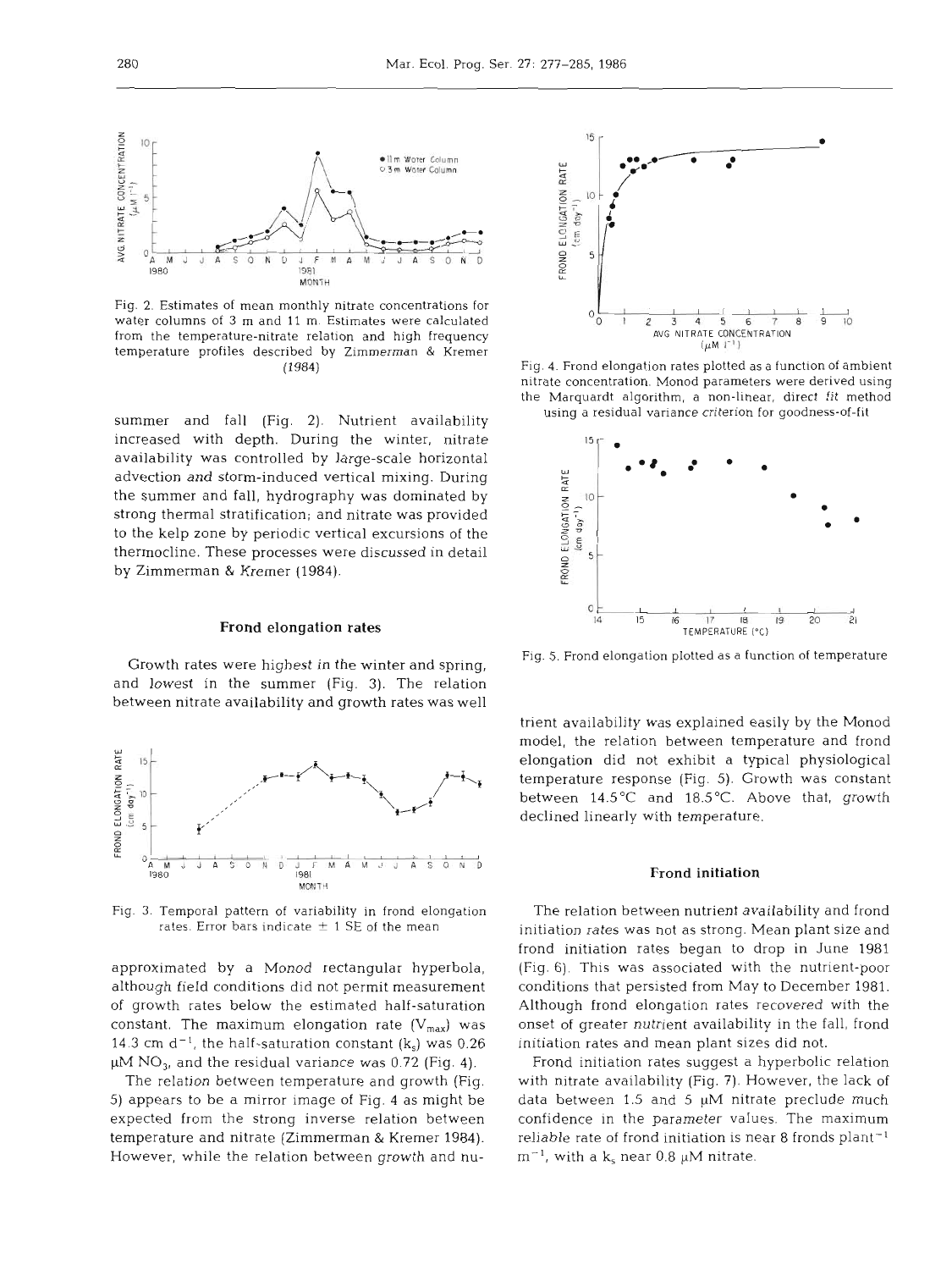

Fig. 6. Temporal pattern in (a) mean plant size and (b) frond initiation rates. Error bars indicate  $\pm$  1 SE of the r



Fig. 7. Frond initiation rates plotted as a function of ambient nitrate concentration Monod parameters were generated using the same algorithm as in Fig. 4, although the limited data make the hyperbolic nature of the relation less secure

### **Tissue nitrogen**

Total tissue nitrogen and amino acid content of mature kelp blades showed significant variation over time (Fig. 8A, B). Nitrogen content was highest in winter and spring and lowest during summer and fall, and showed the same magnitude of variation as the growth rate measurements  $(2.5 \times \text{minimum value}).$ Tissue nitrogen was not correlated significantly with ambient nutrient availability ( $r = 0.34$ ,  $n = 17$ ), with frond elongation ( $r = -0.07$ ) or with frond initiation  $(r = 0.09)$ . However, when tissue nitrogen was related to nutrient availability during the previous month, the correlation increased dramatically  $(r = 0.68, P < 0.01,$  $n = 16$ ). There did not appear to be a similar response lag between nitrogen content and growth rate  $(r = 0.06)$ .



Fig. 8. Temporal pattern of variability in (A) tissue nitrogen quota and (B) amino acid content. Errors bars indicate  $\pm$  1 SE of the mean

Labile amino acids appear to be the major nitrogen storage product found in plants at this study site. Ethanol extracts were assayed regularly for nitrate but measurable quantities were never found. Amino acid content was more variable than total tissue nitrogen, and maximum levels were measured during August and September 1980 (Fig. 8B). There were 2 other (much smaller) peaks during April and July of 1981. The April peak is easily explained as nitrogen storage during a period of high nitrate availability, high tissue nitrogen content and high growth rates. Reasons for the August-September 1980 and July 1981 peaks are not clear. While analytical error cannot be ruled out in the former case, increased amino acid levels during July 1981 may represent mobilization of stored protein to support growth during the summer.

Changes in amino acid concentration fluctuated over a range of 20 times the lowest measured value, excluding August and September 1980. By comparison, total tissue nitrogen showed only a 2.5-fold variation. The proportion of total tissue nitrogen represented by the free amino acid pool was generally around 10 %. It made up half of the total tissue N during August 1980, and was as low as 1 % in September 1981. The relation between amino acid content and total nitrogen was statistically significant ( $r = 0.39$ ,  $P < 0.01$ ,  $n = 197$ ), although not reliable enough to form the basis of a predictable relation. The relation between growth and amino acid content was not statistically significant  $(r = -0.06)$ .

### **Tissue car**

Carbon content was less variable than nitrogen - the maximum value was only about 1.7 times the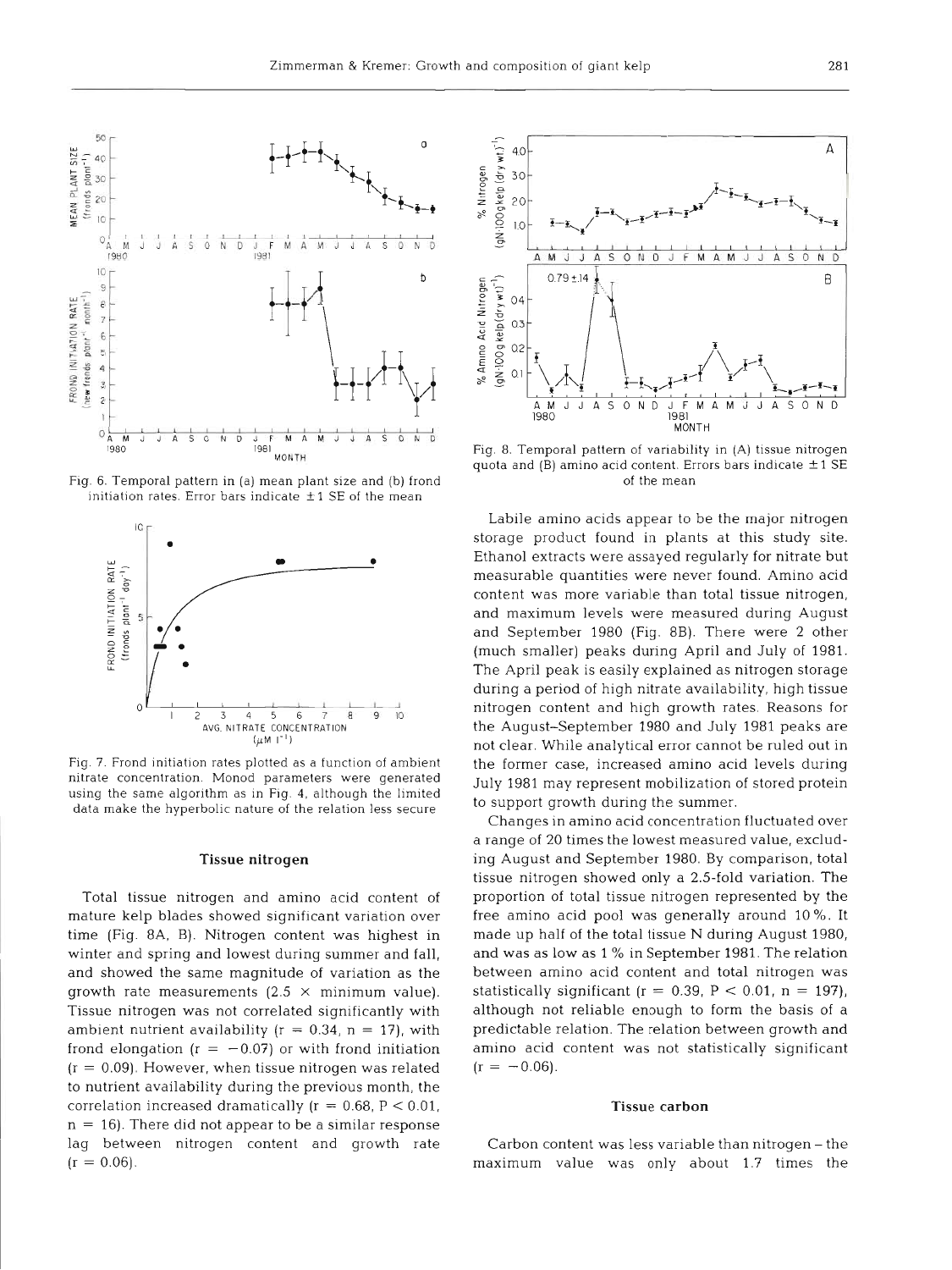minimum. Tissue carbon levels peaked in July 1980 at 33 % of dry weight, and declined gradually for the next 10 mo (Fig. 9 A). Temporal variations in carbon content were generally opposite those of nitrogen, as indicated by a significant, though hardly predictive, negative correlation between them ( $r = -0.37$ ,  $P < 0.01$ ,  $n =$ 194). Carbon content was highest just 1 mo before the peak in amino acid concentration, and began its 10 mo decline in late summer, during this extremely high peak in amino acid content. Lowest carbon levels occurred during the summer and fall of 1981, when tissue nitrogen was relatively high.



Fig. 9. Temporal pattern df variability in (A) carbon content, (B) mannitol content, and (C) laminarin content. Error bars indicate  $\pm$  1 SE of the mean

**<sup>I</sup>**emporal variation in mannitol concentration was similar to carbon, and there was a significant positive correlation between them ( $r = 0.43$ ,  $P < 0.01$ ,  $n = 187$ ). However, mannitol concentrations were much more labile (Fig. 9 B). The highest monthly mean value (July 1980) was 6 times the lowest monthly mean value recorded during the winter of 1981. Mannitol was negatively correlated with ambient nitrate concentration (r =  $-0.52$ , P < 0.05, n = 15), frond elongation rate ( $r = -0.81$ ,  $P < 0.01$ ,  $n = 13$ ), and total tissue nitrogen (r = -0.32, P < 0.001, n = 192). Mannitol concentrations increased when growth rates and tissue nitrogen declined, and were lowest when nutrient availability, growth rates, and tissue nitrogen concentrations were high.

The temporal pattern in laminarin concentration was slightly different (Fig. 9 C). While laminarin was correlated significantly with mannitol ( $r = 0.37$ ,  $P < 0.01$ ,  $n = 191$ ) and frond elongation rates ( $r = -0.68$ , P  $<$  0.05, n = 13), changes in laminarin and mannitol did not occur at the same time. Laminarin concentrations remained constant during the early summer of 1980, while mannitol concentrations increased by a factor of 4. While mannitol concentrations declined during the fall of 1980 and remained low through the spring of 1981, laminarin concentrations actually increased during the fall of 1980 and decreased only slightly during the winter of 1981.

### **DISCUSSION**

Seasonal fluctuations in growth rates of *Macrocystis pyrifera* at Santa Catalina Island appear to be typical of many macrophytes (Chapman 1974), although this pattern has not always been reported for *Macrocystis* in southern California. Wheeler & North (1981) found no significant seasonal variation in growth rate along the southern California mainland during 1975 and 1976 despite some evidence for a temporal signal in dissolved nitrate. Kelp growth rates were low at Catalina only when ambient nitrate concentrations for the whole water column averaged less than 1.5  $\mu$ M l<sup>-1</sup> for a month or longer, while nitrate concentrations along the mainland were probably higher than that most of the time during the summer of 1975 (Wheeler & North 1981, Zimmerman & Kremer 1984).

Our estimate of the threshold for nitrate limitation of adult *Macrocystis pyrifera* in the field is an order of magnitude lower than estimates made from laboratory culture studies using juvenile plants (Manley & North 1984), and probably reflects differences in the ratio of source: sink tissue in adults and juveniles. The actual values of  $k_s$  and  $V_{max}$  are different from those we reported earlier (Zimmerman & Kremer 1984) and represent the effect of different curve-fitting techniques on parameter estimation. The smaller residual variance here indicates that the direct-fit method produced a better estimate of the parameters than does the Wolf linearization plot used earlier.

Kelp growth rates at Catalina were not related to changes in nitrogen content of the mature blades, which is contrary to previous work on plant/nutrient interactions (e.g. Wheeler & North 1980, Manley & North 1984). While mature blades of *Macrocystis pyrifera* appear to be the principal nutrient storage tissues for the plant (Gerard 1982a), they do not possess growing meristematic tissue (Lobban 1978). As such, they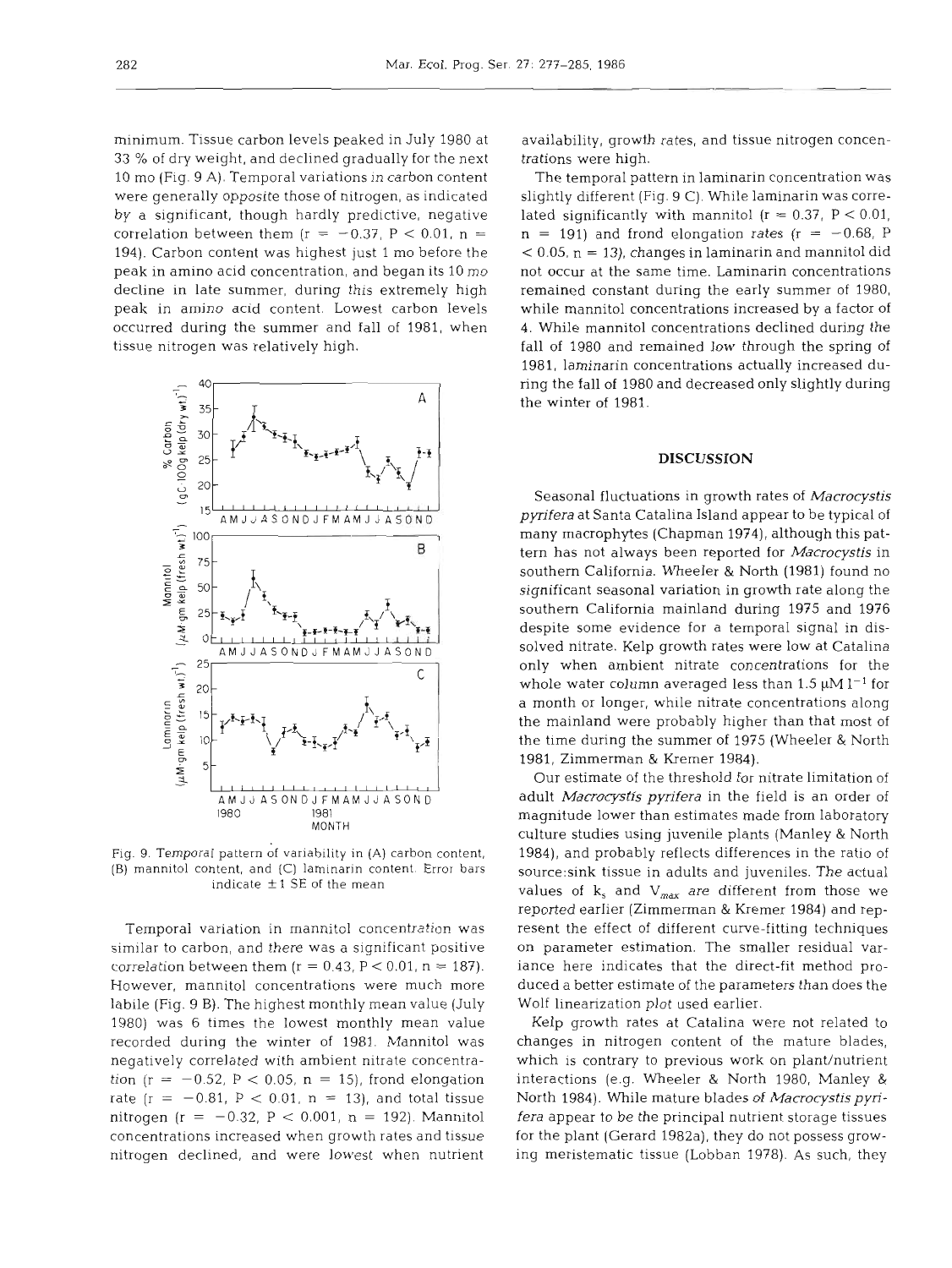should be the first to lose tissue nitrogen when demand exceeds supply, and should be the last to build reserves when nutrients are available in excess. Close examination of our time series data of nitrate availability, growth, and tissue nitrogen tend to support this hypothesis. Growth rates were high throughout the fall of 1980 and into 1981, while tissue nitrogen content did not increase until April. Afterwards, tissue nitrogen declined throughout the year while growth rates were low only through the summer and increased during autumn.

*Macrocystis pyrifera* should be capable of building significant internal reserves of nitrogen under conditions of high nitrate availability, comparing the halfsaturation constants and saturation points for growth  $(k_s = 0.26$  and 0.79  $\mu$ M NO<sub>3</sub> for frond elongation and initiation; sat. pt. = 1.5 to 2 and 1.5 to 3  $\mu$ M NO<sub>3</sub>, respectively) with those for nutrient uptake  $(k_s = 8$  to 13  $\mu$ M NO<sub>3</sub>, sat. pt. = 15 to 20  $\mu$ M NO<sub>3</sub>: Haines & Wheeler 1978, Wheeler 1978, Gerard 1982b). However, *M. pyrifera* appears unable to accumulate large nitrogen reserves in southern California. The plants in this study maintained high growth rates for 1 mo after the onset of extremely low nutrient availability in June 1981 ( $\approx$  1 µM NO<sub>3</sub>), and nitrogen reserves lasted only 2 wk in a specimen of *M. pyrifera* transplanted by Gerard (1982a) from more eutrophic conditions near the southern California mainland to an essentially zero nutrient environment near Santa Catalina Island. In contrast, internal nitrogen reserves of *Laminaria longicruris,* which are stored primarily as soluble nitrate, seem capable of supporting high growth for at least 2 mo (Chapman & Craigie 1977).

Dissolved nitrate has not been found in *Macrocystis pyrifera* growing in southern California (Wheeler & North 1981, this study). However, Wheeler & Srivastava (1984) found nitrate to represent as much as 66 % of the soluble nitrogen in M. *integrifolia* growing near Vancouver Island, B. C. At least 5 species of perennial macroalgae growing in Rhode Island Sound also store large quantities of nitrate during the winter (Asare & Harlin 1983). Their studies were all performed at much higher latitudes, where low winter insolation can be even further reduced by prolonged cloud cover and/or ice formation at the sea surface (Hatcher et al. 1977, Smith et al. 1983). Light-limitation of the nitrate reduction pathway (Haxen & Lewis 1981, Davison & Stewart 1984), low demand for nitrogen relative to the high growth period of late winter and spring, and high nutrient availability beginning in early winter may result in storage of significant amounts of nitrate within the tissues of these algae. In southern California, high growth rates throughout the winter, high winter surface irradiances ( $\approx$ 1000  $\mu$ E m<sup>-2</sup> s<sup>-1</sup>), and lower mean nutrient availability during the winter may keep the ratio of nitrogen uptake to demand at a point that prevents the accumulation of large pools of labile nitrogen, especially the inorganic forms. This may further explain the relatively small size of the labile nitrogen fraction and the inability of *M. pyrifera* to withstand extended periods of nutrient limitation in southern California (Gerard 1982a, Zimmerman & Robertson 1985).

Tissue concentrations of mannitol and laminarin increased during the summer, when growth rates were low, and were reduced (presumably to support growth) during the winter and spring, when growth rates were high. Although photosynthesis was not light limited in the surface canopy during winter, the carbohydrate reserves probably were translocated to support growth of the shaded subcanopy fronds. The seasonal cycle of carbon storage in *Laminaria saccharina* is similar qualitatively, although its amplitude of variation is greater and it appears to be more dependent on summer accumulation of carbohydrates to support growth during the early winter than *A4acrocystis pyrifera*  (Hatcher et al. 1977, Chapman & Craigie 1978).

It had been reported that *Macrocystispyrifera* stored almost none of its carbohydrate reserve in the form of laminarin (Lindner et al. 1977). However, we found the laminarin pool to constitute 30% to 50 % of the carbohydrate reserve, on average. Although mannitol and laminarin concentrations were correlated with tissue carbon content and with each other, interesting differences in temporal patterns of these 2 carbohydrates may be explained by their different properties. Laminarin is not translocatable, but must be converted into mannitol before it can be transported for use throughout the plant (Craigie 1974, Schmitz & Srivastava 1979). During periods of carbon storage, we found that laminarin concentrations increased first, followed by mannitol only after the laminarin pool reached 12  $\mu$ M (q kelp)<sup>-1</sup> in the mature blades. When carbohydrate reserves dropped, mannitol was utilized first, probably because of its more labile nature, with laminarin being mobilized only after mannitol concentrations decreased.

It is difficult to separate the effects of temperature and nutrients on growth from these data alone because ambient temperature and nitrate concentration were highly correlated (Zimmerman & Kremer 1984), however the combined evidence for nutrient limitation is strong. Maximum rates of photosynthesis and phosphate uptake potentials of *Macrocystis* spp, increase with temperature up to at least 20°C when exposed to short-term temperature changes in the laboratory (Smith et al. 1983, Arnold & Manley 1985). Zimmerman (1983) reported a ratio of daily photosynthesis to respiration of about 4 throughout the year during 1981, even when ambient surface temperatures were as high as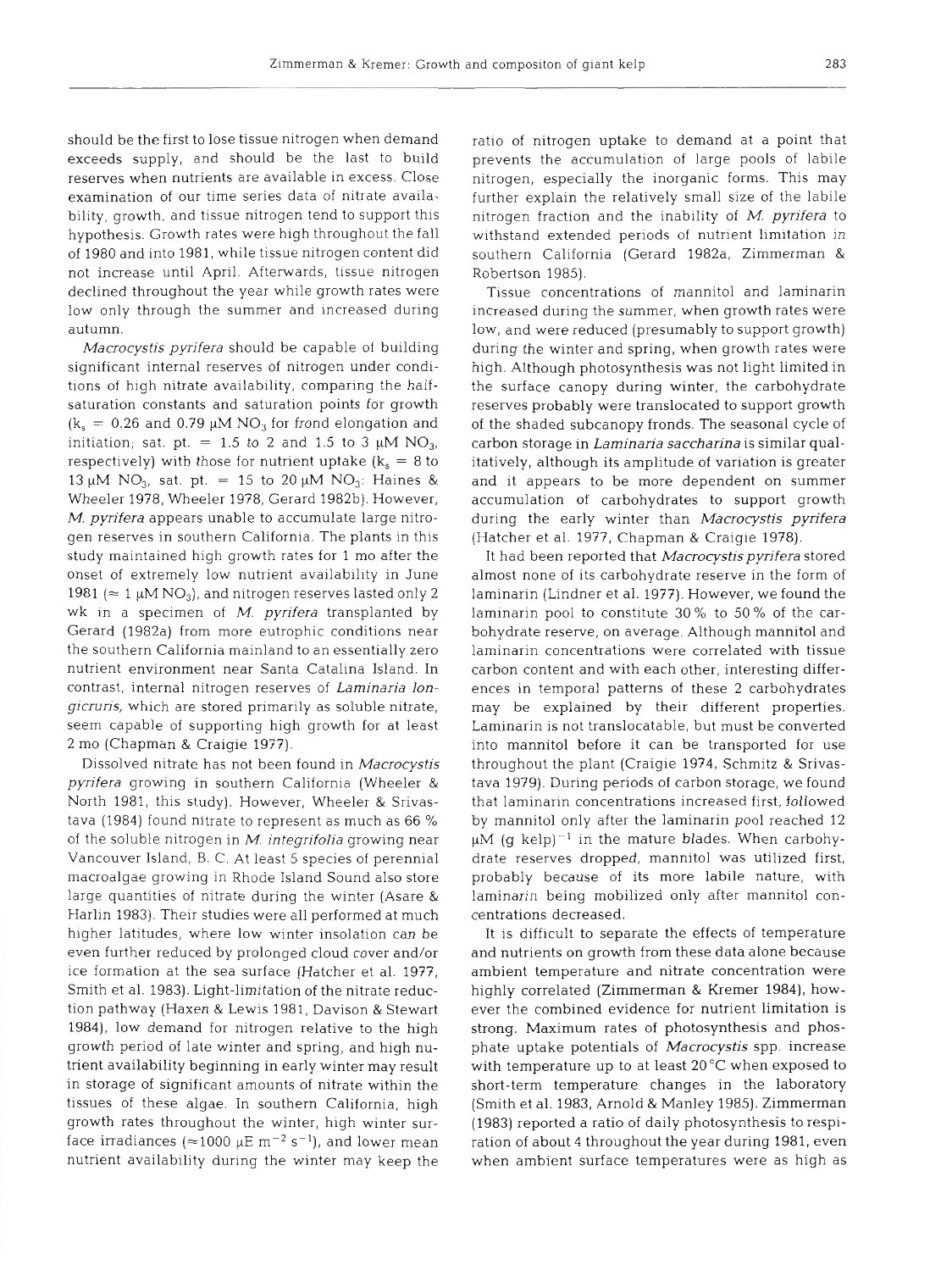23 "C. Furthermore, rates of chlorophyll-specific photosynthesis measured in *situ* increased with ambient water temperature during the extremely warm water period associated with El Niño in 1983 (Gerard 1984). Finally, application of nutrients in **situ** have been shown to maintain canopy density and increase growth rates during the summer when water temperatures were high (Zimmerman 1983, North & Zimmerman 1984).

Like many algae, *Macrocystis* **pyrifera** seems to be quite plastic. Its variable morphology has been attributed to the local physical environment (Kain 1982). It is now evident that productivity and chemical composition of the giant kelp are similarly affected by variations in the local environment. Unlike other kelps, however, M. *pyrifera* seems unable to make strategic use of its nitrogen and carbon reserves in southern California. The nutrient environment is comparatively poor, with extended periods of limitation occurring on time scales that are unpredictable with respect to individual plants. This, coupled with high irradiances year-round probably make building strategic nutrient reserves difficult and carbohydrate reserves irrelevant. Although its relative importance probably varies between years and locations, nutrient limitation is clearly an important regulator of kelp forest productivity in southern California.

*Acknowledgements:* Financial support was provided by the A.R.C.S. Foundation of Los Angeles, Sigma Xi, the Scientific Research Society, and the Institute of Marine and Coastal Studies of the University of Southern California. Thanks to T. Dean, V Gerard, S. Manley and W. North for critical comments and suggestions, and to colleagues within the Department of Biological Sciences for aid in collecting the data. Contribution No. 102 from the Catalina Marine Science Center, University of Southern California.

### LITERATURE CITED

- Arnold, K. E., Manley, S. L. (1985) Carbon allocation in *Macrocystispyrifera* (Phaeophyta): intrinsic variability in photosynthesis and respiration. J. Phycol. 21: 154-167
- Asare, S. O., Harlin, M. M. (1983). Seasonal fluctuations in tissue nitrogen for five species of perennial macroalgae in Rhode Island Sound. J. Phycol. 19: 254-257
- Bevington, P. R. (1969). Data reduction and error analysis for the physical sciences. McGraw Hill, New York
- Black, W A. P. (1950). The seasonal variation in weight and chemical composition of the common British laminariaceae. J. mar biol. Ass. U. K. 29: 45-72
- Brandt, R. P. (1923). Potash from kelp. Early growth and development of the giant kelp, *Macrocystis pyrifera.* Bull. *U.* S. Dept. Agriculture 1191: 1-40
- Buggeln, R. G. (1978). Physiological investigations on *Alaria esculents* (Laminariales, Phaeophyceae). *IV* Inorganic and organic nitrogen in the blade. J. Phycol. 14: 156-160
- Chapman, A. R. O. (1974). The ecology of macroscopic marine algae. Ann. Rev. Ecol. Syst. 5: 65–80
- Chapman, A. R. O., Burrows, E. M. (1971). Field and culture

studies of *Desmarestia aculeata* (L.) Lamour. Phycologia 10: 63-76

- Chapman, A. R. O., Craigie, J. S. (1977). Seasonal growth in *Laminaria longicruris:* relations with dissolved inorganic nutrients and internal reserves of nitrogen. Mar. Biol. 40: 197-205
- Chapman, A. R. 0.. Craigie, J. S. (1978). Seasonal growth in Laminaria longicruris: relations with reserve carbohydrate storage and nitrogen production. Mar. Biol. 46: 209-213
- Clendenning, K. A. (1971). Photosynthesis and general development in *Macrocystis.* In: North, *W* J., (ed.) The biology of giant kelp beds *(Macrocystis)* in California. Beih. Nova Hedwigia 32, Cramer, Lehre, p. 169-190
- Craigie, J. S. (1974). Storage products. In: Stewart, W. D. P. (ed.) Physiology and biochemistry. Bot. Mono. 10, University of California Press, Berkeley, p. 206-236
- Davison, I. R., Stewart, W. D. P. (1984). Studies on nitrate reductase activity in *Laminaria digitata* (Huds.) Lamour. I. Longitudinal and transverse profiles of nitrate reductase activity within the thallus. J. exp. mar. Biol. Ecol. 74: 201-210
- Diekmann, G. S. (1980). Aspects of the ecology of *Laminaria pallida* (Grev.) *J.* Ag. off the Cape Peninsula (South Africa). I. Seasonal growth. Botanica mar. 23: 579-585
- Espinoza, J., Chapman, A. R. 0. (1984). Ecotypic differentiation of *Laminaria longicruris* in relation to seawater nitrate concentration. Mar. Biol. 74: 213-218
- Gagne, J. A., Mann, K. H., Chapman, A. R. 0. (1982). Seasonal patterns of growth and storage in *Laminaria longicrurisin*  relation to differing patterns of availability of nitrogen in the water. Mar. Biol. 69: 91- 101
- Gerard, V. A. (1982a). Growth and utilization of internal nitrogen reserves by the giant kelp *Macrosystispyrifera* in a low nitrogen environment. Mar. Biol. 66: 27-35
- Gerard, V. A. (1982b). In situ rates of nitrate uptake by the giant kelp, *Macrocystis pyrifera* (L.)C. Agardh: tissue differences, environmental effects, and predictions of Nlimited growth. J. exp. mar. Biol. Ecol. 62: 211-224
- Gerard, V. A. (1984). Physiological effects of El Nirio on giant kelp in southern California. Mar. Biol. Lett. 5: 317-322
- Hatcher, B. G., Chapman, A. R. O., Mann, K. H. (1977). An annual carbon budget for the kelp *Lamianria longicruris.*  Mar. Biol. 44: 85-96
- Haines, K. C., Wheeler, P. A. (1978). Ammonium and nitrate uptake by the marine macrophytes Hypnea musciformis (Rhodophyta) and *Macrocystis pyrifera* (Phaeophyta). *J.*  Phycol. 14: 319- 324
- Haxen, P. G., Lewis, O. A. M. (1981). Nitrate assimilation in the marine kelp, *Macrocystis angustifolia* (Phaeophyceae). Botanica mar. 24: 631- 635
- Jackson, G. A. (1977). Nutrients and production of giant kelp, *Macrocystis pyrifera* off southern California. Limnol. Oceanogr 22: 979-995
- Kain, J. M. (1976). The biology of *Laminaria hyperborea*. VIII. Growth on cleared areas. J. mar biol. Ass. U. K. 56: 267-290
- Kain, J. M. (1982). Morphology and growth of the giant kelp, *Macrocystispyrifera* in New Zealand and California. Mar. Biol. 67: 143-157
- Lambert, M,, Neish, A. C. (1950). Rapid method for estimation of glycerol in fermentation solutions. Can. J. Res. 28: 83-89
- Lindner, E., Dooley, C. A., Wade, R. H. (1977). Chemical variation of chemical constituents in *Macrocystis pyrifera*. Ocean Food and Energy Project Final Report. Naval Undersea Center, San Diego, California 92132. p. 1-22